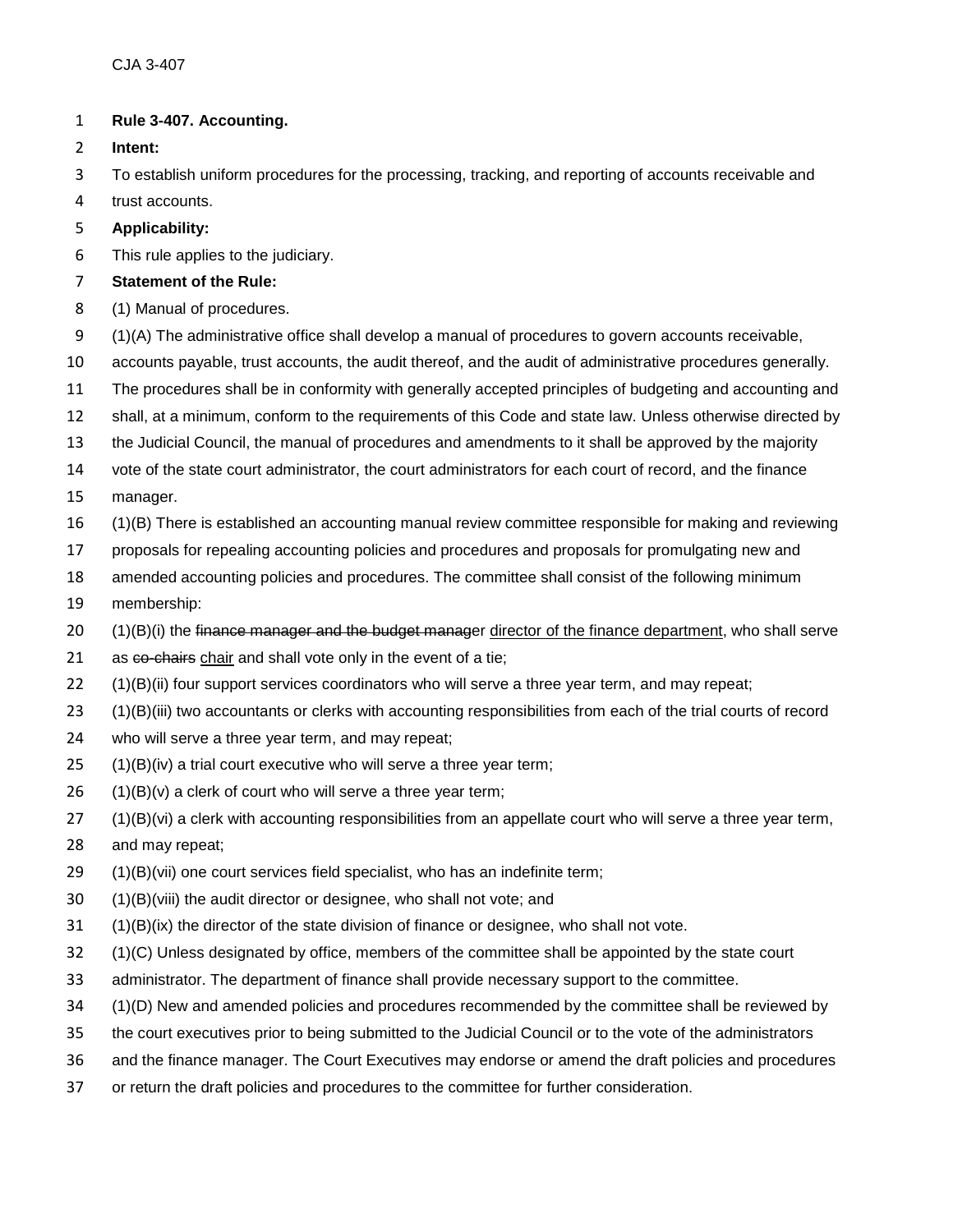(2) Revenue accounts.

- (2)(A) Deposits; transfers; withdrawals. All courts shall deposit with a depository determined qualified by
- the administrative office or make deposits directly with the Utah State Treasurer or the treasurer of the
- appropriate local government entity. The Supreme Court, Court of Appeals, State Law Library,
- administrative office, district court primary locations and juvenile courts shall deposit daily, whenever
- practicable, but not less than once every three days. The deposit shall consist of all court collections of
- state money. District court contract sites and justice courts having funds due to the state or any political
- subdivision of the state shall, on or before the 10th day of each month, deposit all funds receipted by
- them in the preceding month in a qualified depository with the appropriate public treasurer. The courts
- shall make no withdrawals from depository accounts.
- (2)(B) Periodic revenue report. Under the supervision of the court executive, the clerk of the court shall
- prepare and submit a revenue report that identifies the amount and source of the funds received during
- the reporting period and the state or local government entity entitled to the funds. Juvenile courts and
- primary locations of the district courts shall submit the report weekly to the administrative office. District
- court contract sites shall submit the report at least monthly, together with a check for the state portion of
- revenue, to the administrative office. Justice courts shall submit the report monthly, together with a check
- for the state revenue collected, to the Utah State Treasurer.
- (2)(C) Monthly reconciliation of bank statement. The administrative office shall reconcile the revenue
- account upon receipt of the weekly revenue report from the courts and the monthly bank statements.
- (3) Trust accounts.
- (3)(A) Definition. Trust accounts are accounts established by the courts for the benefit of third parties.
- Examples of funds which are held in trust accounts include restitution, child support, and bail amounts.
- (3)(B) Accounts required; duties of a fiduciary. District court primary locations and juvenile courts shall
- maintain a trust account in which to deposit monies held in trust for the benefit of the trustor or some
- other beneficiary. Under supervision of the court executive, the clerk of the court shall be the custodian of
- the account and shall have the duties of a trustee as established by law. All other courts of record and not
- of record may maintain a trust account in accordance with the provisions of this rule.
- (3)(C) Monthly reconciliation of bank statement. Each court shall reconcile its ledgers upon receipt of the
- monthly bank statement and submit the reconciliation to the administrative office.
- (3)(D) Accounting to trustor. The courts shall establish a method of accounting that will trace the debits
- and credits attributable to each trustor.
- (3)(E) Bail forfeitures; other withdrawals. Transfers from trust accounts to a revenue account may be
- made upon an order of forfeiture of bail or other order of the court. Other withdrawals from trust accounts
- shall be made upon the order of the court after a finding of entitlement.
- (3)(F) Interest bearing. All trust accounts shall be interest bearing. The disposition of interest shall be
- governed by Rule 4-301.